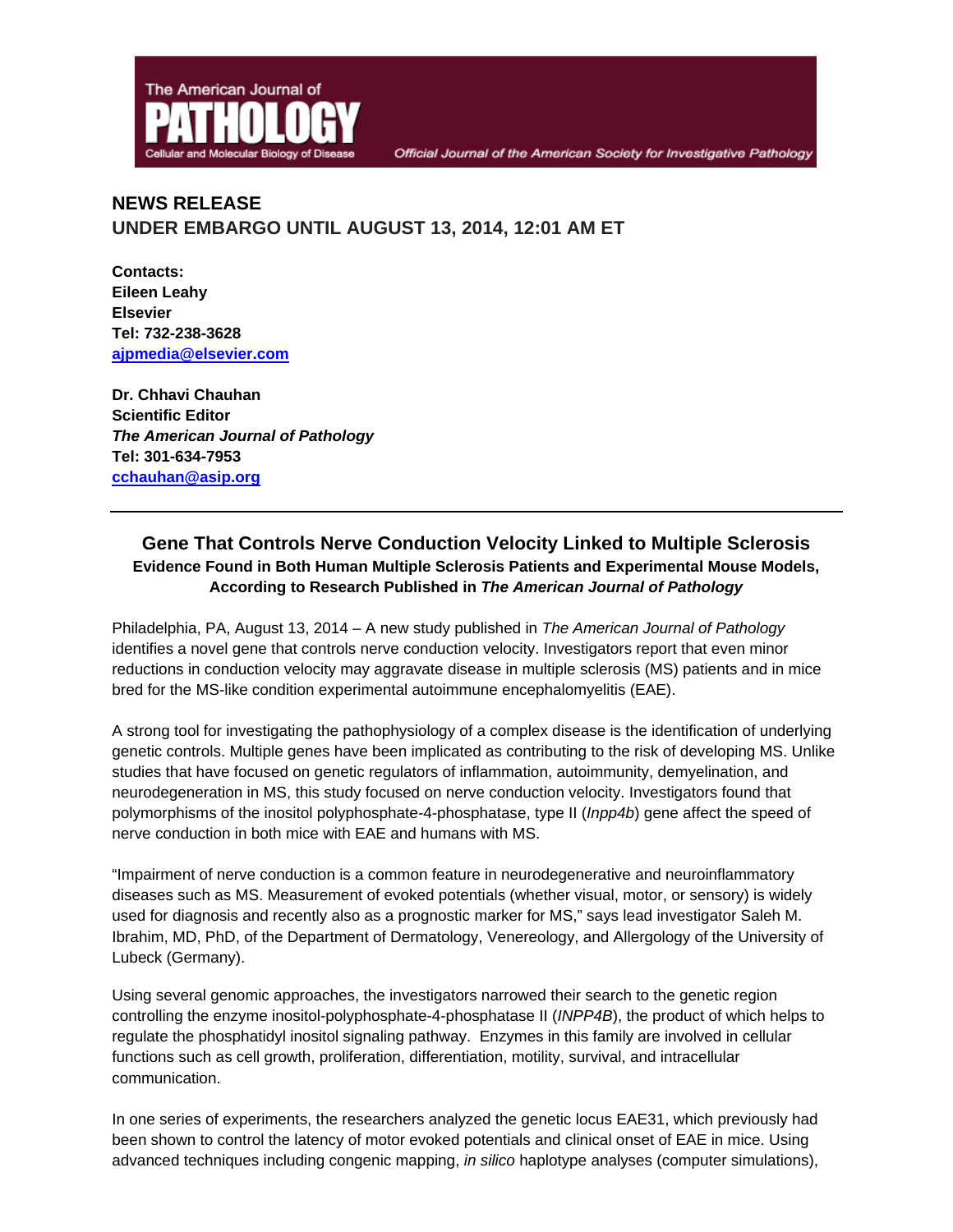and comparative genomics (from rats, mice and humans), they were able to "finemap" the focus to *Inpp4b* as the quantitative trait gene for EAE31.

When the investigators analyzed this region in eight different strains of mice, they found they could divide the strains into two groups based on differences in amino acid sequences. The strains with the longerlatency SJL/J allele had the two amino acids (arginine and proline), whereas those with the shorterlatency C57BL/10S allele had others (serine and histidine). "These data suggest that *Inpp4b* structural polymorphism is associated with the speed of neuronal conduction," comments Dr. Ibrahim.

In another experiment, the scientists compared motor conduction velocity in genetically modified mice with a mutant *Inpp4b* gene to that of control mice. The nerve conduction in this group was slower than in the control group.

Finally, the investigators studied *INPP4B* polymorphisms in MS patients. They looked at two cohorts: one from Spain (349 cases and 362 controls) and a second from Germany (562 cases and 3,314 controls). The association between the *INPP4B* polymorphisms and susceptibility to MS was statistically significant when the cohorts were pooled. However, although the Spanish cohort showed a strong association between *INPP4B* and MS, the association was weaker in the German cohort. "The exact reason for the diverging effect across these populations remains unresolved," states Dr. Ibrahim.

In an accompanying commentary, Hans Lassmann, MD, of the Center for Brain Research of the Medical University of Vienna (Austria) notes, "This study represents an interesting example of how minor changes in conduction velocity, which do not result in a clinical phenotype in control populations, may aggravate disease in conditions such as EAE or MS." In other words, impaired nerve conduction may have a greater impact on those with MS compared to healthy individuals. Noting that the study reported no major loss of myelin in animals carrying the mutant allele, Dr. Lassmann comments that it is still unclear which neurobiological mechanisms underlie the *INPP4B*-associated impaired conduction. One suggestion is that *INPP4B* may be involved in calcium ion signaling within synapses, affecting neurotransmitter release.

#### **# # #**

#### **NOTES FOR EDITORS**

"Nerve Conduction Velocity Is Regulated by the Inositol-Polyphosphate-4-Phosphatase II Gene," by Susanne Lemcke, Susen Müller, Steffen Möller, Arne Schillert, Andreas Ziegler, Sabine Cepok-Kauffeld, Manuel Comabella, Xavier Montalban, Thomas Rülicke, Kutty Selva Nandakumar, Bernhard Hemmer, Rikard Holmdahl, Jens Pahnke, and Saleh M. Ibrahim. (DOI: http://dx.doi.org/10.1016/j.ajpath.2014.05.021).

This work was supported in part by German Research Foundation grant EXC 306/1 and by funding from the European Community's Framework programs under grant agreements Neurinox (Health-F2-2011- 278611) and Masterswitch (HEALTH-F2-2008-223404).

"Commentary: Genetic Control of Nerve Conduction Velocity May Influence Multiple Sclerosis Phenotype," by Hans Lassmann (DOI: http://dx.doi.org/10.1016/j.ajpath.2014.05.013).

Both appear online ahead of *The American Journal of Pathology*, Volume 185/Issue 3 (September 2014) published by Elsevier.

Full text of the article and commentary is available to credentialed journalists upon request; contact Eileen Leahy at 732-238-3628 or ajpmedia@elsevier.com. Journalists wishing to interview Dr. Saleh M. Ibrahim may contact him directly at +49 451 500 5250 or Saleh.Ibrahim@uksh.de.